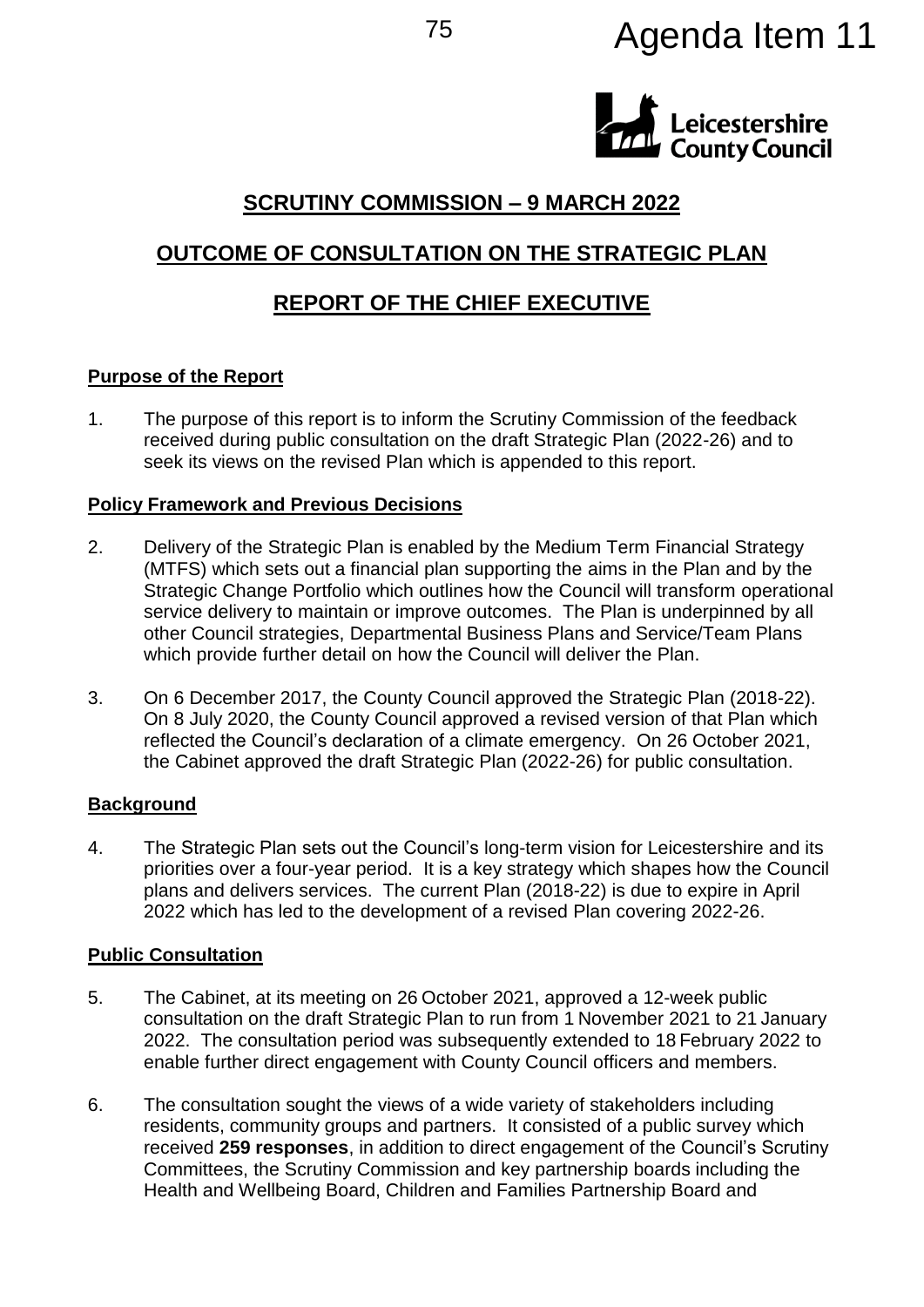Educational Excellence Partnership Strategic Board. There was also engagement with community groups and partners including Leicestershire Equality Challenge Group, the Council's Youth CYCle groups and town and parish councils (via two briefing sessions facilitated by Leicestershire & Rutland Association of Local Councils). Additionally, there was engagement of Council staff groups such as the BAME Network and LGBT Network in addition to 3 staff briefings which used an interactive presentation to obtain the views of over **200 officers**. The consultation was promoted to all residents, partners and community groups through various channels including e-mails, social media and articles in Leicestershire Matters.

#### Format and Structure

- 7. The Plan summarises the Council's vision for Leicestershire through five strategic outcomes and a single line vision statement. The outcomes represent long-term aspirations for Leicestershire which may not be achieved in full during the four-year course of the Strategic Plan. Therefore, the Plan also includes specific aims for the Council to achieve from 2022-26 in order to progress towards each outcome. It also sets out the key actions which the Council will deliver to achieve these aims.
- 8. During consultation, there was a view that the Plan was too long and that detail about the Council's actions could be set out separately. Some also commented that whilst the Plan identified what success would look like, it did not adequately quantify this or set a benchmark against which performance could be measured.
- 9. In addition, some stated that the Plan included aspirations which were outside the Council's control. Recognising that the Council often has a broader role as a partner, enabler and facilitator, it was suggested that the Plan should more clearly differentiate between those aspirations for which the Council would have lead responsibility, and those where it would have a contributing/partnership role; specifying which partners it would work with to deliver the actions in the Plan. Some also challenged the lack of reference to district and borough councils.
- 10. Response to this feedback:
	- The length of the Plan has been reduced by cutting down on unnecessary text and merging or removing aims and actions where appropriate. Further, images have been added to improve the visual appeal of the document.
	- Quantitative targets tend to be established through annual service planning processes and supporting strategies, as this allows for the targets to reflect current service capacity and pressures. However, quantitative targets have now been added for some aims in the Plan such as those around CO2 emissions and the supporting families programme. Additionally, to provide greater clarity on what the Council is aiming to achieve by 2026, the Plan also now includes, under 'how we will measure success', the key performance indicators which will be monitored to identify if each aim is being achieved. Finally, it should be noted that each sub-outcome in the Plan includes a summary of current performance, which can be used as a benchmark against which to measure future progress.
	- The Plan refers to the need for the Council to 'work with partners' to deliver certain actions and now includes a definition (in the glossary) of 'partners'. It also now refers to collaboration with specific partners, such as district councils, to deliver specific actions. Further, the Plan highlights effective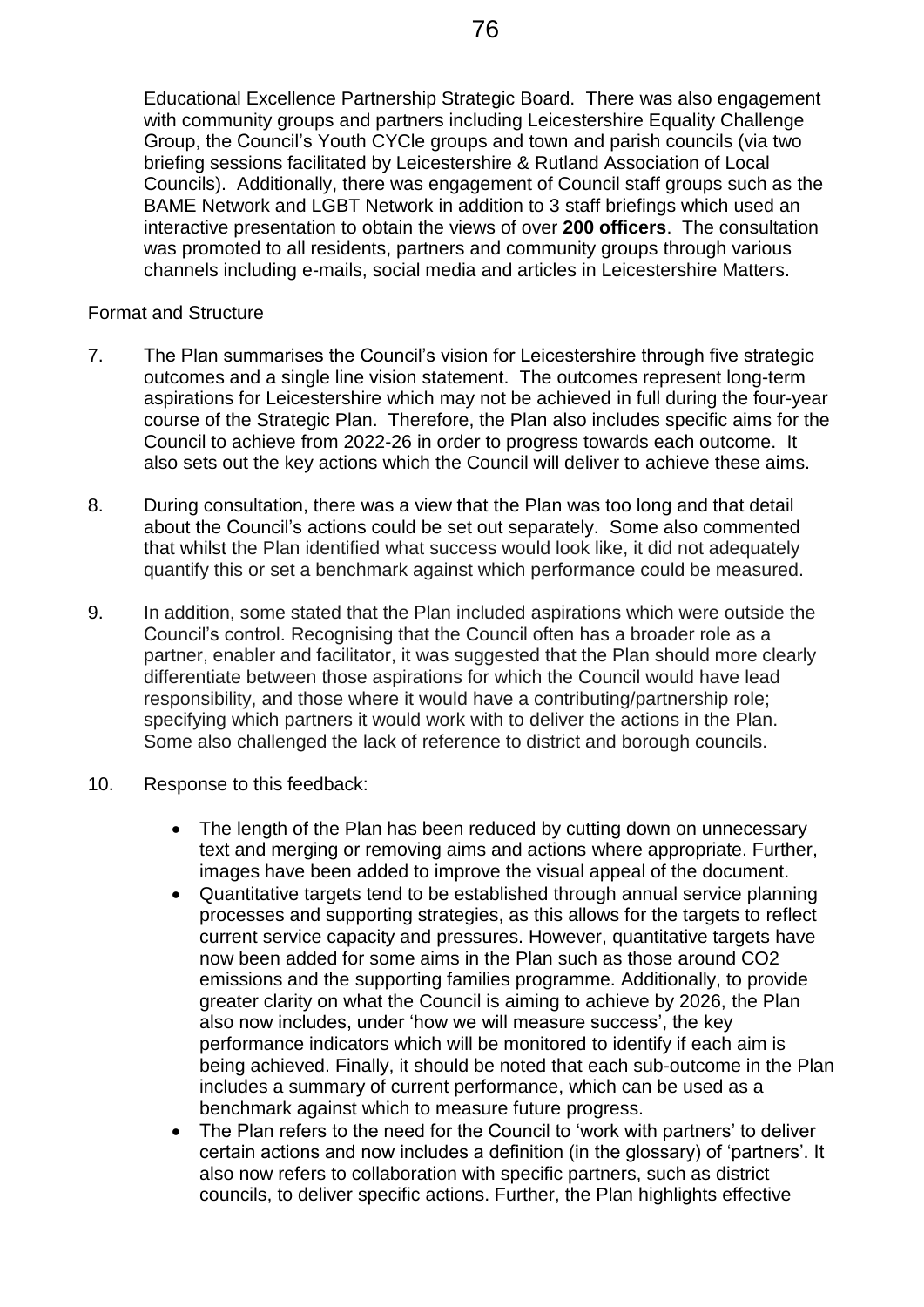77

collaboration with district councils. For example, the introduction to the *'Great Communities'* outcome sets out the Council's desire to build upon successful partnerships, such as work with district councils during the Covid-19 pandemic, to establish community hubs to support vulnerable people.

## Vision

- 11. There was a high level of support for the Council's vision. Of the 259 public survey respondents, 79% agreed with the outcomes, with 42% strongly agreeing. Similarly, 79% agreed with the vision statement, with 39% strongly agreeing. Only 10% disagreed. There was particularly strong support for the following outcomes:
	- *'Improving Opportunities'*: 88% agreed, of which 58% strongly agreed
	- *'Clean, Green Future'*: 83% agreed, of which 54% strongly agreed
	- *'Keeping People Safe and Well'*: 83% agreed, of which 56% strongly agreed
- 12. However, there was less, albeit still substantial, support for the following outcomes:
	- *'Great Communities'*: 76% agreed, of which 44% strongly agreed
	- *'Strong Economy, Transport and Infrastructure'*: 68% agreed, of which 34% strongly agreed (notably 17% disagreed, with 6% strongly disagreeing)

*Chart 1: The extent to which public survey respondents agreed or disagreed with each outcome*



- 13. As will be shown below, it appears that the primary reasons for the lower level of support for the *'Strong Economy, Transport and Infrastructure'* outcome were concerns that housing development would have a negative impact on the environment and may not be accompanied by necessary infrastructure (e.g. schools, health facilities and public transport networks).
- 14. Whilst there was significant support for the vision statement (particularly the references to inclusivity, greener living and healthy communities), some stated that it did not add value, as the vision was already summarised by the five outcomes.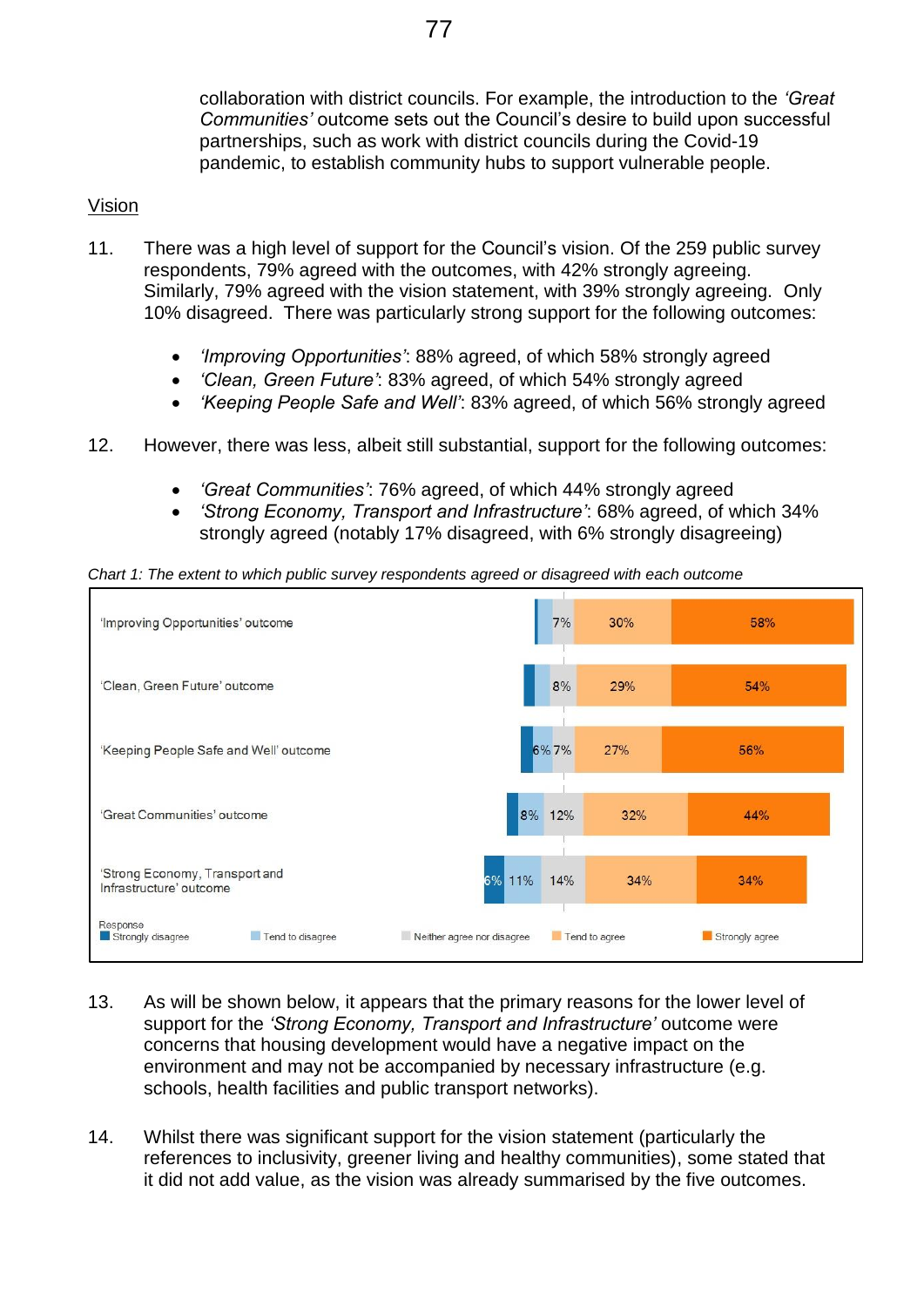#### 15. Response to this feedback:

- See relevant sub-sections below for response on specific outcomes.
- Removed the single-line vision statement

#### Clean, Green Future

- 16. The *'Clean, Green Future'* outcome aims for the environment to be protected and to tackle climate change, biodiversity loss and unsustainable resource usage. There was a high level of support for this outcome, as well as for the specific aims which the Council intended to achieve by 2026 to progress towards it. Over 90% of survey respondents rated each of the aims as either 'fairly important' or 'very important'.
- 17. There were, however, concerns that the outcome may not be compatible with the Council's aims to support housing and infrastructure development.

Other requests included:

- Enable and promote sustainable transport
- Attract 'green' / environmentally-friendly businesses
- Educate residents on climate change
- Reduce the volume of waste produced locally
- Work with farmers to tackle climate change
- Remove reference to installation of new gas boilers
- 18. Response to this feedback:
	- Outcome name revised to *'Clean and Green'* to ensure consistency following changes to the names of other outcomes (set out in sub-sections below).
	- The Introduction / Foreword now acknowledges the challenges involved in supporting economic growth whilst achieving a *'Clean and Green'* future for Leicestershire and highlights how the Council intends to achieve this.
	- Further actions have been added to sub-outcomes 4.1 (community action to tackle climate change), 4.4 (low carbon economy) and 7.2 (sustainable infrastructure) to show how the Council will enable and promote cycling and walking through enhanced infrastructure, cycle information and training, as well as and work with partners to improve bus and rail services.
	- An action has been added to sub-outcome 4.4 (low carbon economy) to work with partners to enhance the capacity of SMEs to supply low-carbon products and services, expand links between businesses and universities to enhance low-carbon research and development and develop a central integrated hub for demonstration of low-carbon technology.
	- The Plan includes an action (sub-outcome 4.1) to raise environmental awareness amongst communities and businesses to promote positive action.
	- The Plan now includes under sub-outcome 4.3 (sustainable resource usage) actions to reduce the volume of waste produced in Leicestershire, including supporting the national Love Food Hate Waste campaign, delivering food waste prevention classes and providing a SHIRE Environment Grant scheme to enable communities to conduct their own waste prevention activities.
	- The Plan includes an action under sub-outcome 4.2 (nature) to support sustainable farming practices which maintain and enhance biodiversity.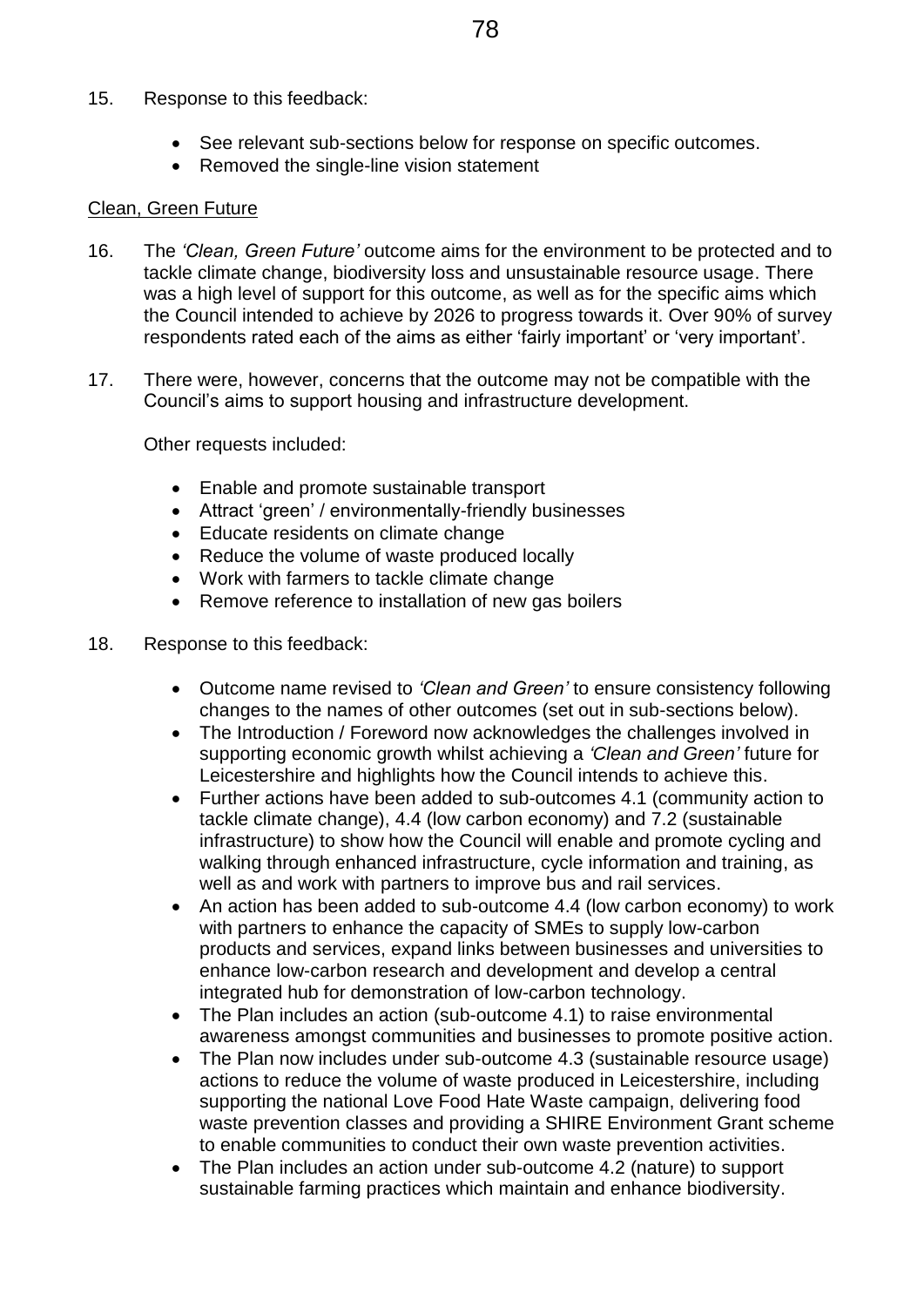- Removed the reference under sub-outcome 4.1 (community action to tackle climate change) to installing new gas boilers through Warm Homes. The action is now to support people to be more efficient in energy and water use.
- Further detail on how the Council will deliver the actions above will be set out in relevant supporting strategies such as the Council's Environment Strategy.

#### Great Communities

- 19. The *'Great Communities'* outcome aims for inclusive communities in which people support each other and participate in service design and delivery. Whilst most agreed with the outcome, there was varied support for the Council's aims by 2026.
- 20. There was significant support for the aims to:
	- Ensure Council services are accessible and inclusive
	- Support the Voluntary, Community and Social Enterprise (VCSE) sector
	- Increase community cohesion and tackling hate crime
	- Increase the % of residents who feel they can influence Council decisions
- 21. However, there was less support for the aims to:
	- Increase engagement in cultural and heritage activities
	- Sustain the increase in volunteering seen during the pandemic
	- Increase the number of Neighbourhood Plans adopted
	- Increase the number of active Community Response Plans
- 22. Similarly, during the 3 staff briefings on the draft revised Strategic Plan, the aim around cultural and heritage activities was consistently seen as the least important.
- 23. Feedback suggested that the aim to sustain a high rate of volunteering was perceived by some to indicate the Council attempting to shift its responsibilities onto unpaid volunteers. Some requested that the Plan highlight the role of Councillors in enabling residents to influence Council decisions. There was also a view that the action under sub-outcome 5.2 (public participation) to support town and parish councils indicated insufficient acknowledgement of 'non-parished' areas.
- 24. Response to this feedback:
	- A sentence has been added under sub-outcome 5.4 (volunteering) to clarify that the Council aims to support volunteering opportunities and activity as it recognises the significant contribution which volunteers make in delivering wider community benefit beyond the Council's direct service provision.
	- Revised wording of the aim for a 'sustained increase in volunteering postpandemic' to read 'There is a wide variety of volunteering opportunities and activity across Council services'. This reflects feedback that the aims should be more focused on areas over which the Council has direct control.
	- The aim under sub-outcome 5.2 (public participation) to 'increase the number of Neighbourhood Plans adopted' has been removed, as feedback suggests that this was not seen as important, and it was challenged on the basis that it is not a County Council function. The Plan still, however, includes an action for the Council to support development of Neighbourhood Plans as this helps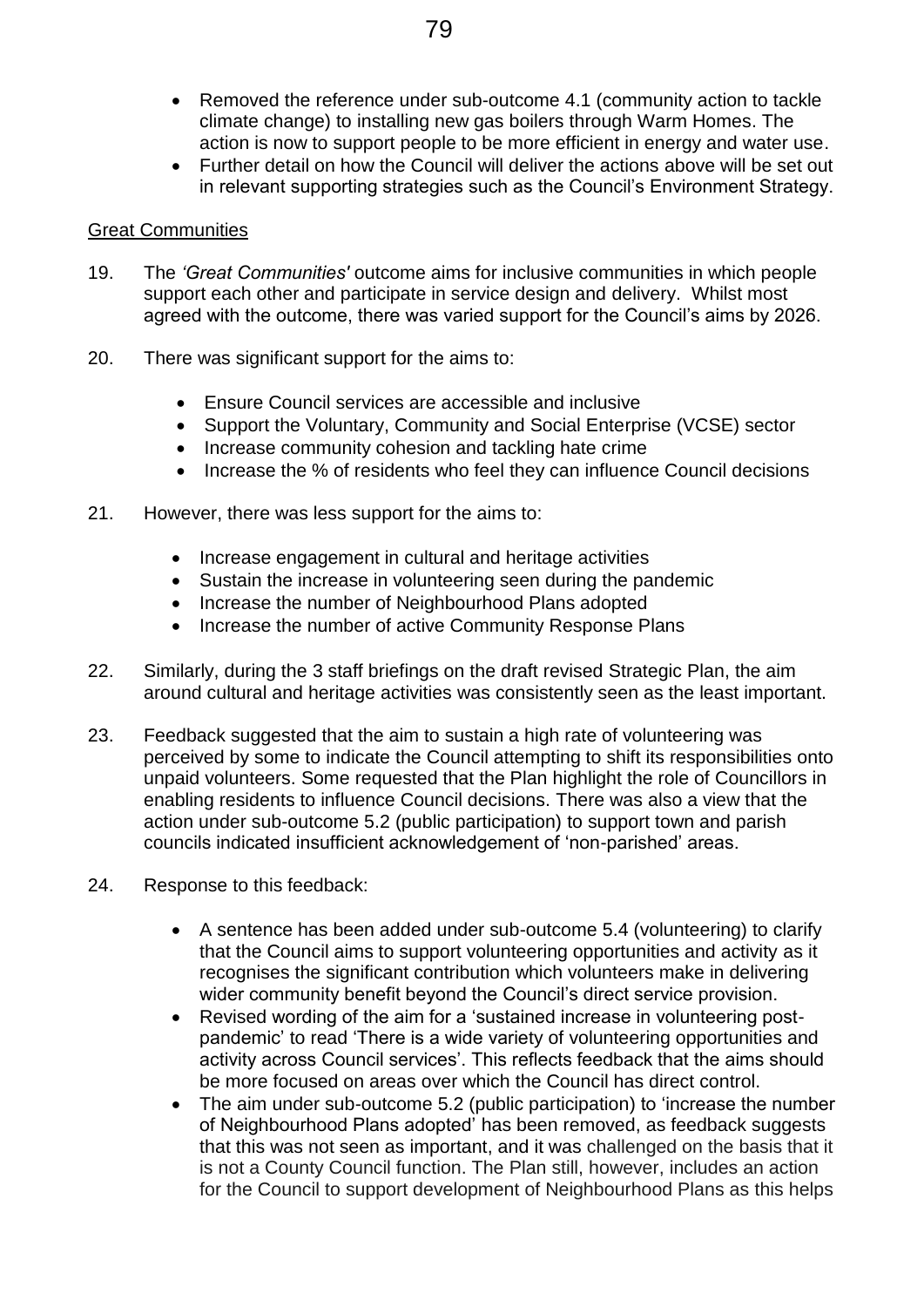to achieve the aim of 'increasing the proportion of residents who feel they can influence Council decisions'.

- The Plan now refers in sub-outcome 5.2 (public participation) to the role of County Councillors in representing the needs and interests of residents. However, it sets out the Council's desire to improve how it engages with residents in service design and delivery so that more residents feel they can influence Council decisions.
- The actions in sub-outcome 5.2 (public participation) show how the Council intends to engage all residents in service design and delivery – not just those from areas with a Town or Parish Council. To further emphasise this, the action to support town and parish councils in their roles as providers of community-managed services and community leaders has been expanded to include supporting the Voluntary, Community and Social Enterprise (VCSE) sector, which covers both 'parished' and 'non-parished' areas.

#### Improving Opportunities

- 25. The *'Improving Opportunities'* outcome aims for every child to get the best start for life with access to a good quality education and for everyone to have the opportunities they need to fulfil their potential. It was the most popular outcome, with each of the Council's aims to deliver it rated as either fairly or very important by over 90% of survey respondents, and over 60% rating each aim as 'very important'.
- 26. However, some suggested that the outcome may not be achievable due to reductions in youth and education services. There was also a view that to deliver the outcome mainstream schools would need more resources to support children with special educational needs who have an Education, Health and Care Plan.
- 27. Although the emphasis on children and families was welcomed, there was a view that the outcome should also focus on supporting young people and adults to access education and employment opportunities.
- 28. Other requests included:
	- Promote alternative career paths to university (e.g. vocational routes)
	- Highlight the role of libraries (e.g. reading sessions for children)
	- Add more detail on how families will be supported to be self-sufficient
	- Revise targets around post-16 outcomes to be more ambitious
	- Revise outcome name to 'Improved Opportunities' to support consistency
- 29. Response to this feedback:
	- The name of the outcome has been revised to *'Improved Opportunities'*.
	- The Council's aims to progress towards this outcome by 2026 are considered realistic and attainable, despite funding pressures.
	- The Plan highlights the Council's intention for most children with special educational needs (SEND) to have their needs met in a mainstream school setting at the lower level of support (SEN Support). It also includes an action to help ensure mainstream schools have the resources to promote inclusion.
	- Sub-outcome 6.4, 'everyone is able to aim high and reach their full potential', has been revised to read 'young people and adults are able to aim high and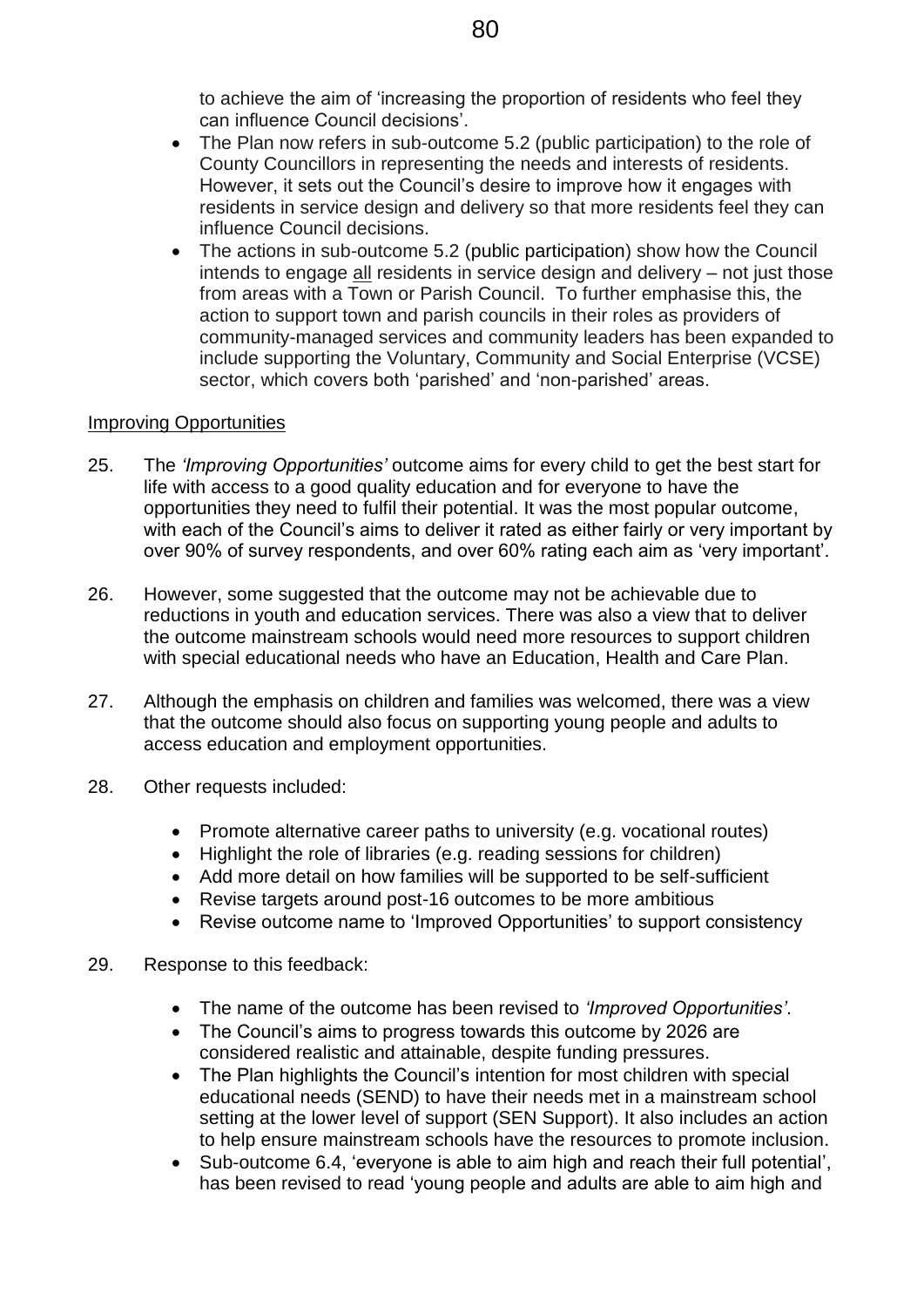reach their full potential' to reflect that it is focused on ensuring people can access education and employment from age 16 onwards.

- The Council is keen to promote youth pathways into employment including academic and vocational routes. The Plan includes under sub-outcome 6.4 actions to ensure young people receive individualised careers guidance and can access alternative education providers if formal education is not suitable. There are also actions under sub-outcome 7.1 (skills) to help improve further education facilities and promote apprenticeships. An action has been added to this sub-outcome to 'be a delivery partner with the European Social Fund Employment Hub (until 2023) which promotes apprenticeship opportunities to businesses'. Additionally, an action has been added to sub-outcome 6.4 (post-16 outcomes) to work with partners through the Local Enterprise Partnership to support the Enterprise Adviser Network which inspires and prepares young people for the world of work, by linking business/employer volunteers (Enterprise Advisers) with schools and colleges.
- The aims to progress towards sub-outcome 6.4 (post-16 outcomes) by 2026 have been revised to be more ambitious. They now aim for Leicestershire to be in the best performing 25% of counties for the rate of young people who are not in education, employment or training (NEET), to remain in the best performing 25% of counties for the percentage of people with learning disabilities who in paid employment and the percentage who are living independently. The sub-outcome also includes an aim for the percentages of people in contact with secondary mental health services who are in paid employment / living independently to be above the national average – this is because Leicestershire performs below the national average in this area currently, so it is considered realistic and achievable (i.e. not too ambitious) to aim for above the national average in this specific area by 2026
- The Plan now includes under sub-outcomes 6.1 (early years) and 7.1 (skills) actions to provide learning opportunities through libraries and adult learning.
- The Plan sets out under sub-outcome 6.3 (family resilience) how the Council will support families to be resilient and self-sufficient. This includes providing information and advice, supporting families in a crisis, early identification and prevention and assisting families who decide to educate their child at home.

#### Strong Economy, Transport and Infrastructure

- 30. The *'Strong Economy, Transport and Infrastructure'* outcome aspires for Leicestershire to have a productive, inclusive and sustainable economy and infrastructure which meets the demands of a growing population and economy.
- 31. As outlined previously, it was consistently the least popular of the 5 outcomes. Public survey feedback considered the aim around housing development to be the least important, with 42% respondents describing it as either not at all important (23%) or not very important (19%). During both the public survey and the 3 County Council staff briefings on the Plan, this aim was consistently rated as the least important of all aims in the Plan.
- 32. There was also relatively low support for the aims to support Research and Development (R&D), increase the number of businesses in Leicestershire and ensure there are sufficient employment sites for growth. However, there was a high level of support for increasing labour market opportunities for young people,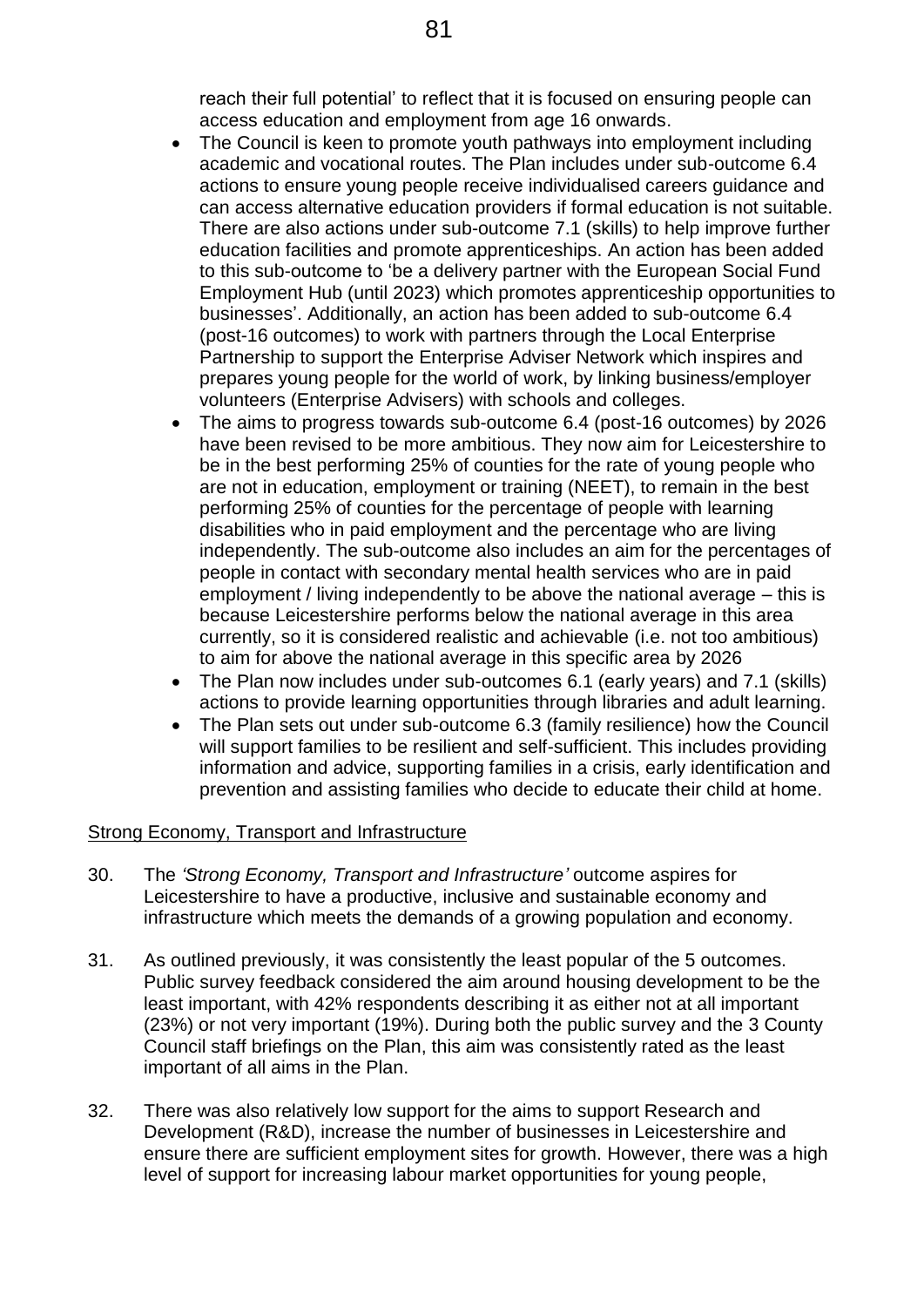addressing skills shortages, supporting inclusive economic growth, and ensuring infrastructure supports growth and net zero emissions.

- 33. It seems that the aim to support housing development was least popular due to concerns that it would undermine delivery of a 'Clean and Green' future in Leicestershire due to the building of new houses in greenfield areas. This led some to request clarification on which is a greater priority to the Council between 'green' and 'growth'. There were also concerns that new houses may not be supported by necessary infrastructure (e.g. schools, health facilities and public transport).
- 34. There was also a frequent theme around the need to better enable and promote sustainable transport, such as cycling and walking as well as affordable and frequent buses and trains. It was suggested that achieving the aims for this outcome would require investment in this area to avoid excessive congestion.
- 35. Other requests included:
	- Highlight the role of libraries in supporting skills and employment
	- Clarify how the Council will support green technologies
	- Build networks between schools and employers to address skills gaps
	- Encourage businesses to commit to more apprenticeships
	- Focus less on supporting logistics sector and more on growth sectors
- 36. Response to this feedback:
	- Removed the sub-outcome around housing, with the key actions to support housing development shown instead to support the infrastructure suboutcome (7.2). This reflects the low popularity of the aims around housing, as well as the fact that the planning of housing is a district council responsibility rather than the County Council. Further, listing the actions to support housing provision in the sub-outcome around infrastructure highlights that the Council considers the wider infrastructure requirements of housing developments.
	- Removed the aim 'sufficient employment sites and premises for growth'
	- The Introduction / Foreword now acknowledges the challenges involved in supporting economic growth whilst achieving a 'Clean and Green' future for Leicestershire and highlights how the Council intends to achieve this.
	- Actions have been added to sub-outcome 7.2 (infrastructure) for the Council to enable and promote cycling and walking through enhanced infrastructure and to deliver a Bus Service Improvement Plan as well as work with Midlands Connect to improve passenger rail services.
	- Sub-outcome 7.1 (skills) highlights the role of libraries in supporting skills.
	- Sub-outcome 4.4 (low carbon economy) includes an action to work with partners to develop the training and skills routes required for zero carbon development. It also includes a new action to work with partners to enhance the capacity of SMEs to supply low-carbon products and services, expand links between businesses and universities to enhance low-carbon research and development and develop a hub to demonstrate low-carbon technology
	- Sub-outcome 7.1 (skills) includes an action to provide information, advice and guidance on the labour market to parents, teachers and young people – this may help to build networks between schools and businesses. This suboutcome also includes an action to help develop an Apprenticeship Action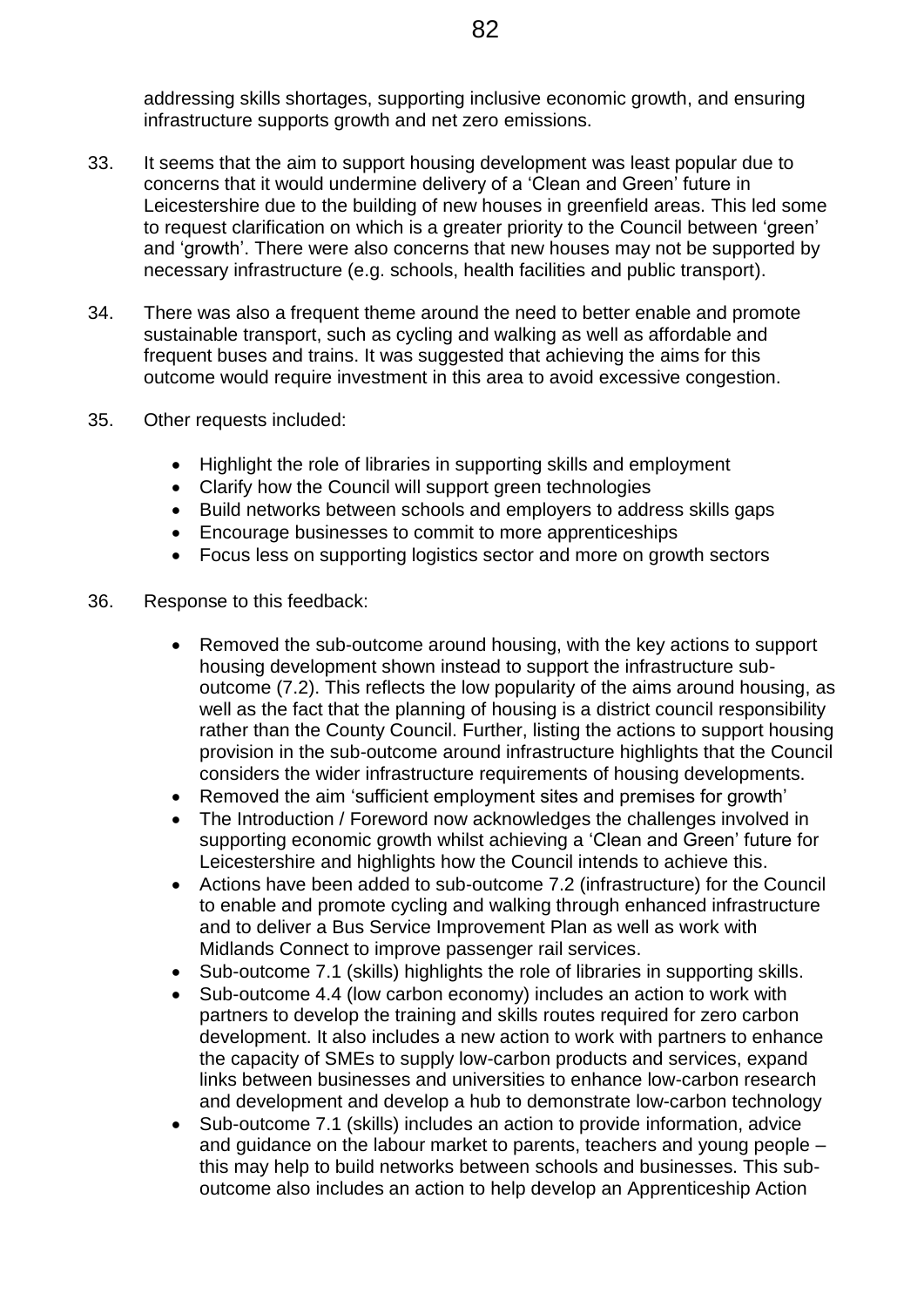Plan which will help increase apprenticeship opportunities in the county. A further action has been added to sub-outcome 6.4 (post-16 outcomes) for the Council to work with partners through the Local Enterprise Partnership to support the Enterprise Adviser Network which inspires and prepares young people for the world of work, by linking business/ employer volunteers (Enterprise Advisers) with local schools and colleges.

 Logistics and manufacturing are key economic sectors in Leicestershire. The Council aims to support these sectors and other growth sectors such as life sciences, low carbon technologies, creative industries and aerospace.

#### Keeping People Safe and Well

- 37. The *'Keeping People Safe and Well'* outcome aims for the people of Leicestershire to be safe and protected from harm and to have the opportunities and support they need to take control of their health and wellbeing.
- 38. There was a high level of support for this outcome and for all the Council's aims to progress towards it by 2026, with over 90% public survey respondents agreeing with each aim and the majority 'strongly agreeing'. There was significant support for each aim, particularly those focused on community safety, vulnerable people, mental wellbeing, unpaid carers and care experiences. The aim with the least support was for more residents to be a healthy weight.
- 39. Some questioned the level of influence which the County Council has over areas such as crime levels, preventing young people from engaging in criminal activity and increasing the proportion of residents with a healthy weight. It was highlighted that achieving these aims would require partnership-working with other public agencies such as the NHS, Police and district councils and that the aim around healthy weight would rely on individuals taking responsibility for their own wellbeing.
- 40. There was also a view that the Plan should outline how the Council is intending to support road safety, such as through education and highway design. Further, some requested clarification on how the Council would address substance misuse. Additionally, there was a request to highlight how the Council would promote access to green space in order to support its aims around wellbeing.
- 41. Other requests included:
	- Revise outcome name to *'Safe and Well'* for consistency
	- Involve unpaid carers in service design and support them to make their views known by advocating for them
	- Highlight how sustainable transport supports wellbeing
	- Invest in the training of the social care workforce
	- Refer to tackling scammers and fraud
	- Strengthen reference to meeting accommodation needs of frail and/or disabled people; and making properties accessible during development
	- Increase reference to usage of assistive digital technology
- 42. Response to this feedback:
	- Outcome name revised to *'Safe and Well'* note this change also led to the *'Clean, Green Future'* outcome being re-named to *'Clean and Green'*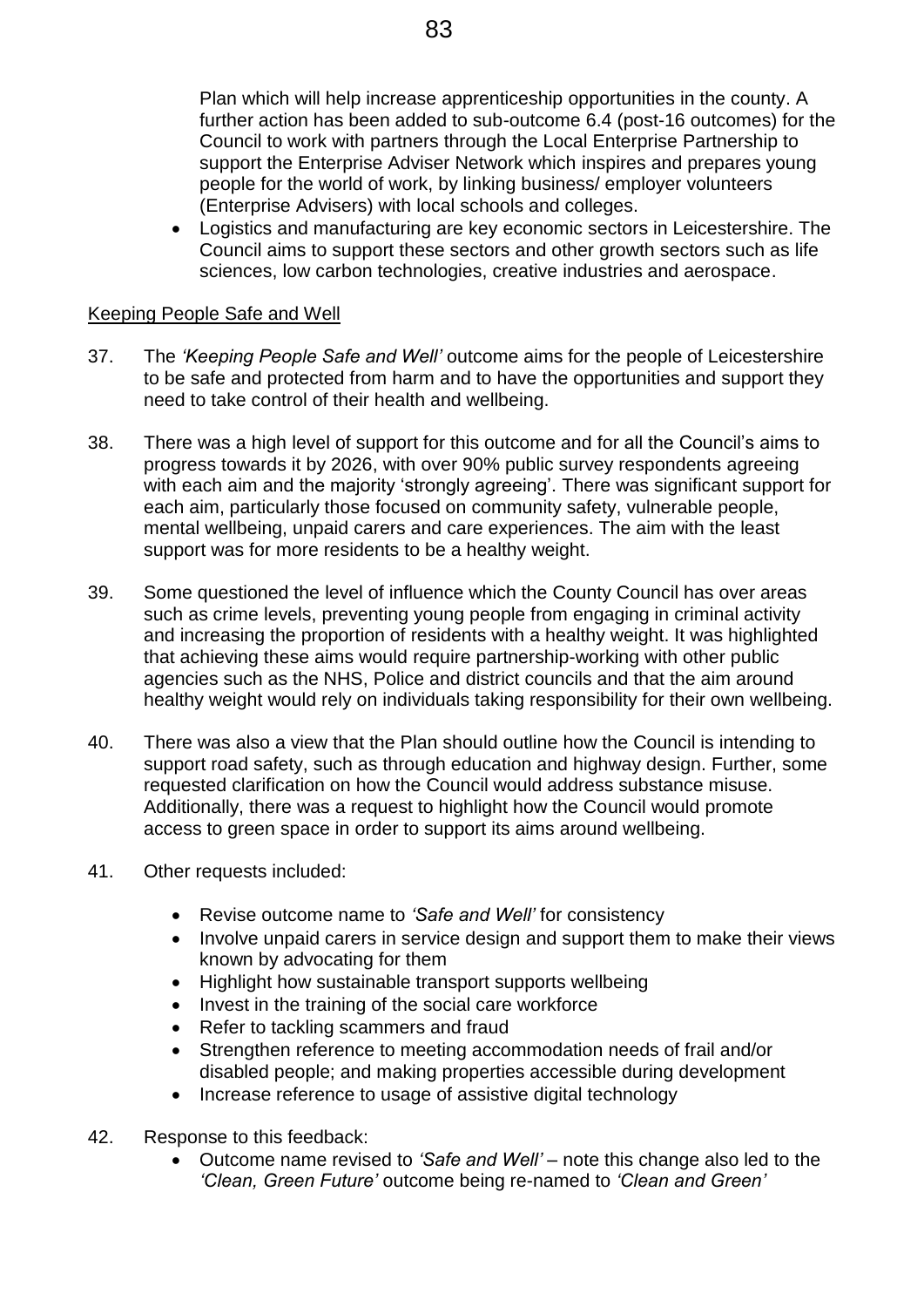- Highlighted the specific partner agencies which the Council will need to work with to deliver the aims for this outcome and removed the aim for 'less crime and fear of crime', recognising that this is a Police responsibility. This aim is now instead focused on ensuring more residents feel safe in their local area.
- Actions added to sub-outcome 8.1 (community safety) to support road safety such as delivering the Safety Camera Scheme, Driver Education Workshops, Community Speed Enforcement and develop a Road Safety Strategy
- An action has been added to sub-outcome 8.3 (public health / wellbeing) to 'Deliver our Substance Misuse Strategy (2020-23) to support people to make informed healthy lifestyle choices to reduce the harm caused by alcohol and drug misuse and improve their wellbeing'.
- An action has been added to sub-outcome 8.3 (public health / wellbeing) to 'Ensure that residential planning applications by the County Council for its land enable public access to green space, and support district and borough councils to develop plans to improve public access to green space'. Also added under 'how we will measure success' is a new performance indicator showing levels of public access to green space.
- An action under sub-outcome 8.4 (care experiences) has been revised to 'Provide opportunities for carers to inform and shape service development'.
- Highlighted in sub-outcome 8.3 (public health / wellbeing) that we are living in an obesogenic environment, with an abundance of energy dense food, motorised transport and sedentary lifestyles. Added that there is a need to work with partners to improve the healthy weight environment such as by promoting sustainable/active travel, reducing the number of fast food outlets and providing people with skills and resources to cook and eat healthily
- A further action has been added to sub-outcome 8.4 (care experiences) for the Council to 'Recruit and train an appropriately skilled and resilient social care workforce, whilst inspiring more people to work in the sector and improving job satisfaction through rewarding careers and opportunities'
- Sub-outcome 8.1 (community safety) includes actions to work with partners to raise awareness of and tackle scammers and rogue traders who exploit vulnerable consumers and to enforce food and product safety standards
- Sub-outcome 7.2 (infrastructure) now highlights that the number of older people living in Leicestershire is forecast to increase significantly and that this will necessitate the development of housing which is accessible for those who are frail and/or disabled. It also includes a revised action to deliver our Social Care Investment Plan to secure suitable accommodation choices for social care service users, including those who are frail and/or disabled.
- Sub-outcome 8.4 (care experiences) includes an action to 'provide effective crisis response, reablement services, equipment, and technology to enable people to be self-reliant' and a new action has been added to 'work with partners to develop an outcomes-led technology service which provides carers and/or those with care needs with the right technology and guides people to technology which can enable them to live independently for longer'

## Strategic Change Portfolio

43. The Strategic Plan also includes a section on the Council's internal transformation programme, the Strategic Change Portfolio. This outlines the purpose, aims and actions of the 'four pillars' of this programme: Sustainable Finances, Carbon Reduction, Customer and Digital and Ways of Working.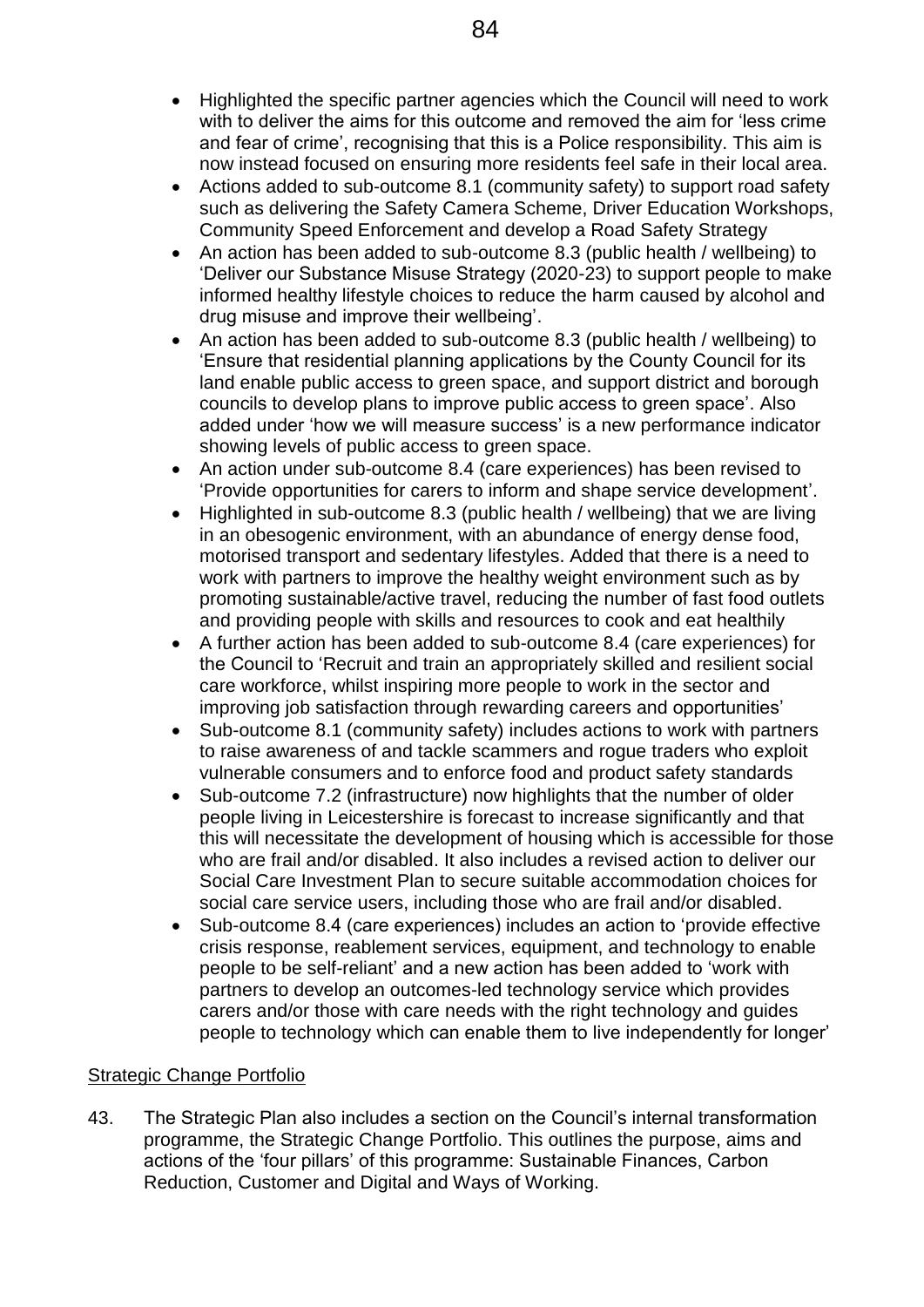- 44. During the consultation, there was a concern raised by the Leicestershire Equality Challenge Group (LECG) and others that increased adoption of digital services through the Customer and Digital Programme may lead to 'digital exclusion' whereby some people are unable to access services due to lack of digital technology and/or digital skills. It was suggested that this could exacerbate social and economic inequalities. There was a request to reflect how the Council will support digital participation for all and to include actions to ensure everyone can access reliable broadband and learn how to use digital technology.
- 45. Response to this feedback:
	- Increased adoption of digital services through the Customer and Digital Programme is about making the online customer journeys easy to use so that services are easier to access. Sub-section 9.2 of the Plan (the Customer and Digital Programme) includes an action to understand and mitigate the impact of digitalisation and channel development on groups with protected characteristics. A new action has been added to ensure services are accessible through multiple channels (e.g. mediated digital access, telephone support and face-to-face channels) so that no groups are excluded. A further action has been added to develop a community-based programme to support residents to learn how to use digital technology.
	- The Strategic Plan also highlights under sub-outcome 7.2 (infrastructure) the 'digital divide' caused by differential access to reliable broadband. There is an action to work with partners through the Local Enterprise Partnership to improve broadband, Wi- Fi and 5G connectivity across Leicestershire and define and implement the Council's first digital connectivity strategy.

## **Performance Management**

46. The Council's progress and performance in delivering this Plan will be monitored by officer Outcome Boards, which will provide six-monthly highlight reports to Corporate Management Team summarising key achievements, challenges and priorities. Overview and Scrutiny Committees will receive quarterly updates on performance for the areas they cover. Scrutiny Commission will receive the Annual Performance Report and regular finance monitoring reports. Outcome Boards will also ensure all Council strategies align with and support the aims of their outcomes.

#### **Timetable for Decisions**

47. The Strategic Plan will be considered for approval by the Cabinet at its meeting on 29 April 2022 and then by the County Council at its meeting on 18 May 2022.

#### **Resource Implications**

48. Actions in the plan are drawn from existing Council strategies and business plans. As such, there should not be any additional investment required to deliver it with the exception of officer resources required to monitor delivery of the Plan and ensure that the outcomes are supported by all Council plans and strategies.